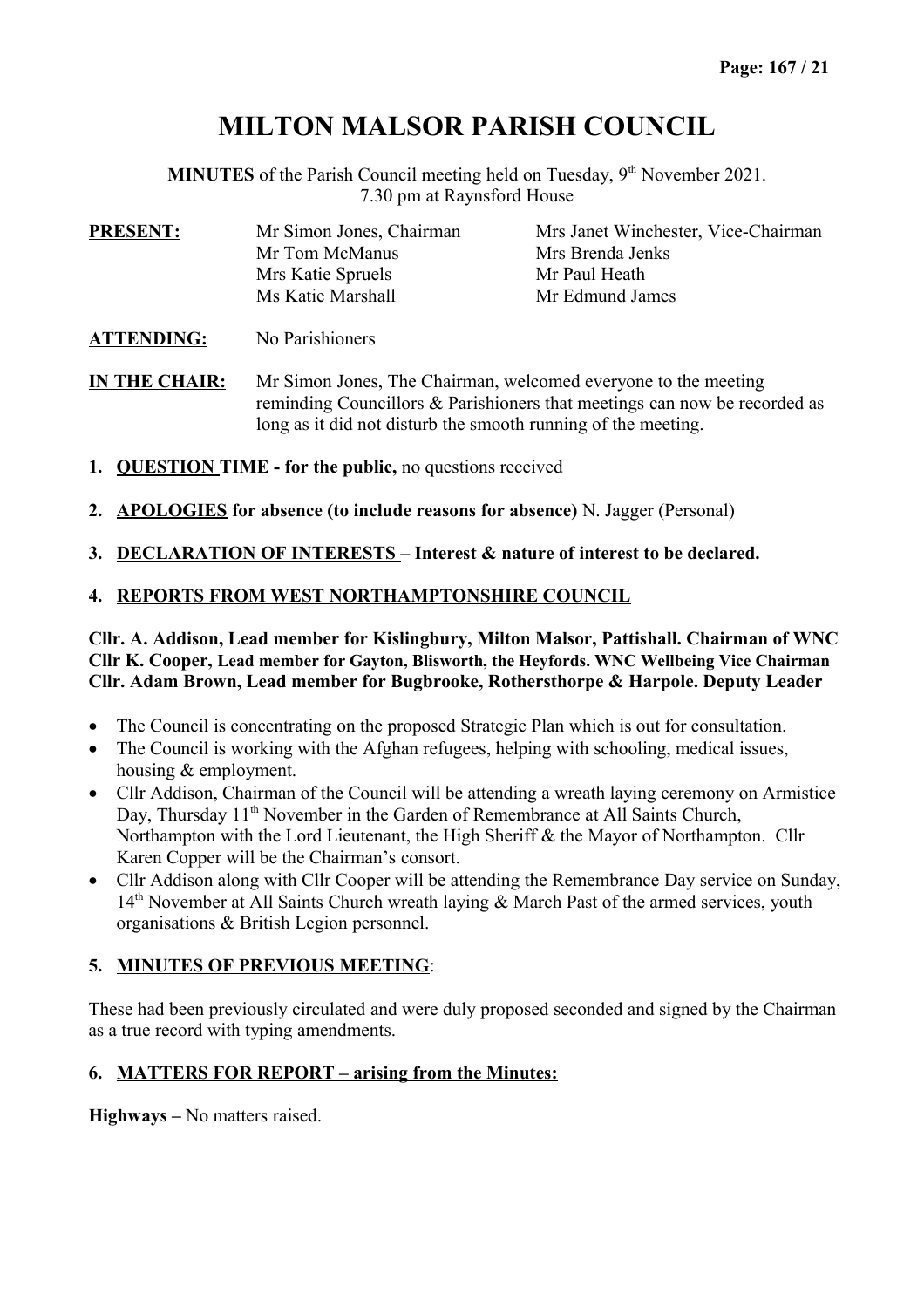# **Lighting**

- Lamps reported out of order:
	- a) PL23 opposite 14 Green Street
	- b) PL14 outside 31 Stockwell Way
	- c) PL17 at the junction of High Street & Stockwell Road. To note there have been several emails & phone calls regarding this out of order light.

# **Village Park**

- PC inspection of play equipment undertaken
	- a) Rubber spokes on multi play unit which function as grips need attention.
	- b) Tunnel to be checked
	- c) Goal posts need attention.
	- d) Zip wire to be checked

**Remembrance Sunday, 14th November 2021** 

- a) Wreath to be laid by the Chairman
- b) Last Post by Rebecca Ludlow travel cost, RBL donation
- c) Collection of the Road Closed signs

# **Parish Footpath Warden.**

- New appointment  $-$  Mr. Tite.
	- a) Path map available
	- b) Information from Kierwsp about the post. How to register.
	- c) Stile opposite the Greyhound Pub on Towcester Road needs attention. To be reported to the Street Doctor.
	- d) Stile on Rectory Lane needs attention. To be reported to the Street Doctor.

# **Poor's Trust**

- Chairman has responded to former Trustees
- With the help of Danny Moody from NCALC, a Trust Deed dated 1938 has been found which outlines how the Trust should be run.
	- a) The power to appoint Trustees is vested in the Parish Council of Milton Malsor
	- b) The Rector / Vicar is a Trustee with 2 further Trustees to be appointed by the Parish Council.
	- c) The Clerk to contact the vicar.

### **7. CORRESPONDENCE – Received & Sent Sent to**

- 1. Grand Union Housing dead trees in Stockwell Road. Further site information sent.
- 2. Allseasons Ivy in the jitty & weeds under play equipment.
- 3. R. Fletcher leaf clearing in Rectory Lane
- 4. RFT at East Midland Airport Request made to visit the site
- 5. Anglian Water query regarding the sewer rats investigation.
- 6. Highways loose kerbstones reported

## **Received from**

- 1. Northants Police Warning regarding spiking drinks.
- 2. WNC Arts News sent to all members

# **8. FINANCE;**

| <b>Bank Balances</b>            | <b>Current A/C</b>         | £200.00    |
|---------------------------------|----------------------------|------------|
|                                 | Savings A/C                | £42,161.69 |
| Funds held in the savings $a/c$ | a) Park Account            | £4,709.62  |
|                                 | b) Rail Freight Account    | £4,885.00  |
|                                 | c) Reserve Fund            | £10,500.00 |
|                                 | d) Future Parish Elections | £1,500.00  |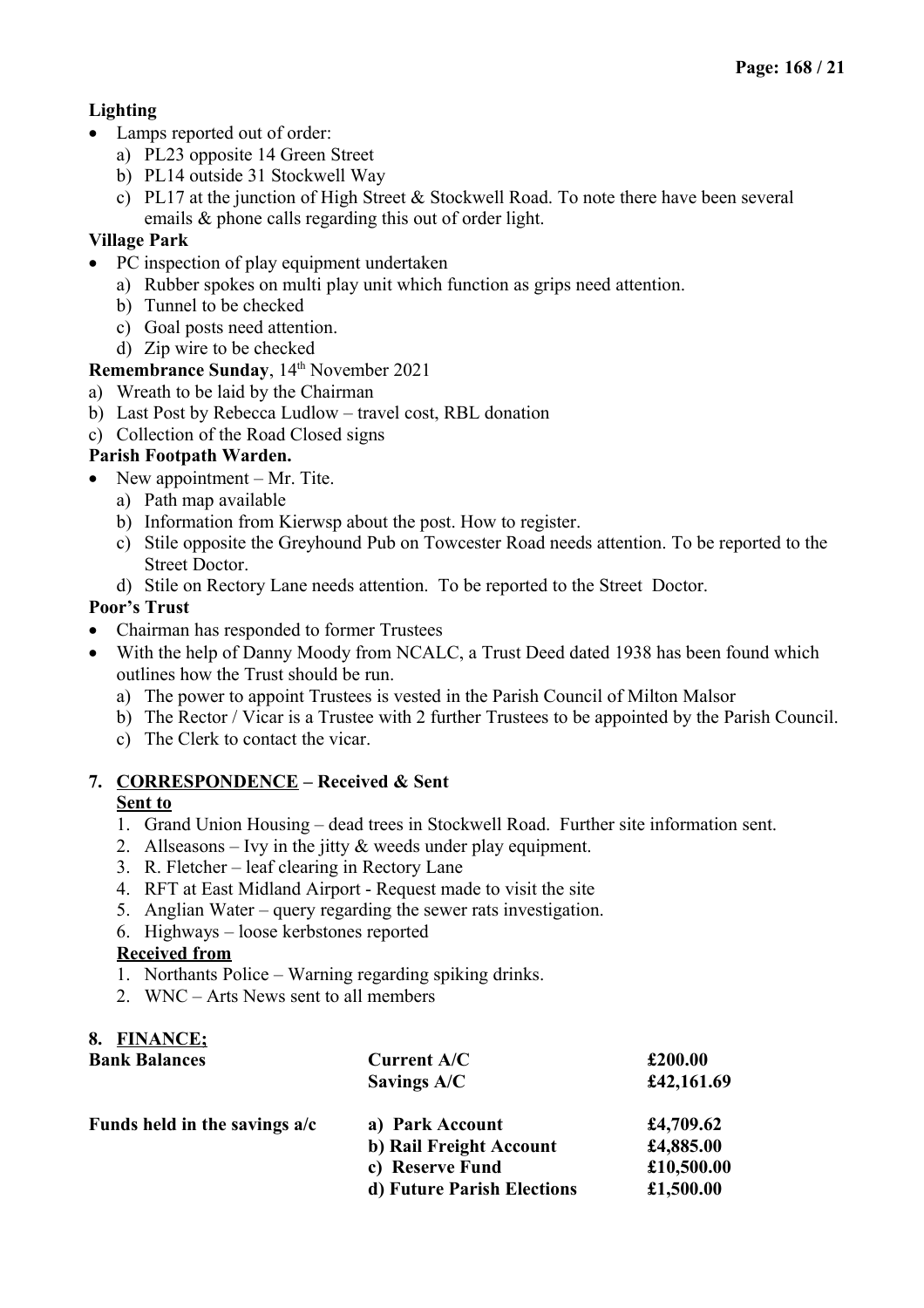## **Accounts to be paid:**

It was proposed, seconded & resolved to pay the following invoices:

| Cheque<br>No. | Payee              | <b>Information</b> | <b>Amount</b> | <b>VAT</b> | <b>Total</b> |
|---------------|--------------------|--------------------|---------------|------------|--------------|
| 2455          | J. Winchester      | Flower planters    | 9.00          |            | 9.00         |
| 2456          | <b>HMRC</b>        | Clerk's PAYE       | 68.20         |            | 68.20        |
| 2457          | Allseasons         | Grass mowing       | 880.00        | 176.00     | 1056.00      |
| 2458          | E. ON              | Lighting supply    | 239.14        | 11.96      | 251.10       |
| 2459          | Hawk Pest Control  | Rabbit cull        | 30.00         |            | 30.00        |
| 2460          | Sutcliffe Play Ltd | Repair kit         | 52.49         | 10.50      | 62.99        |
| 2461          | A. Addison (Clerk) | Salary & Expenses  | 273.34        | 55.71      | 329.15       |
|               |                    |                    |               |            |              |

### **Budget & Precept Setting**

- Budget information sent to all members.
- Clerk to ask mowing contractor to send separate agenda for grass mowing & other work undertaken. This will help with the budget preparations.

## **9. PLANNING**

| Application                         | Location           | <b>Proposal</b>        | <b>Comments</b> |
|-------------------------------------|--------------------|------------------------|-----------------|
| WNS/2021/1880/TCA                   | 26 High Street     | Fell 3 x conifers      | No objections   |
| WNS/20211376/TCA                    | Coach House        | Fell Bay Tree          | No objections   |
| WNC/2021/1860/MA                    | Plot 7 Northampton | Construct distribution | PC has concerns |
|                                     | Gateway RFT        | building B8 use, and   |                 |
|                                     |                    | office space           |                 |
| WNC/2021/1531/FUL   16 Green Street |                    | Single storey rear ext | No objections   |
|                                     |                    |                        |                 |

## **To note:**

- Lodge Farm agricultural building Prior approval not required
- Land East of Lower appeal dismissed. Information to be put onto the face book page.

# **West Northants Strategic Plan**

Draft response has been circulated. Paul Heath to complete PC's comments.

# **SEGRO J15 SRFT**

Members visited the J15 RFT site.

# **10. OTHER PARISH MATTERS** – Reports & Action to be taken.

- **Website** No concerns
- **Newsletter**
	- a) Inserted response to planning
	- b) More information / reports needed for the next edition from village groups
- **Dog Warden** The village has many more dogs since the Covid lockdown.